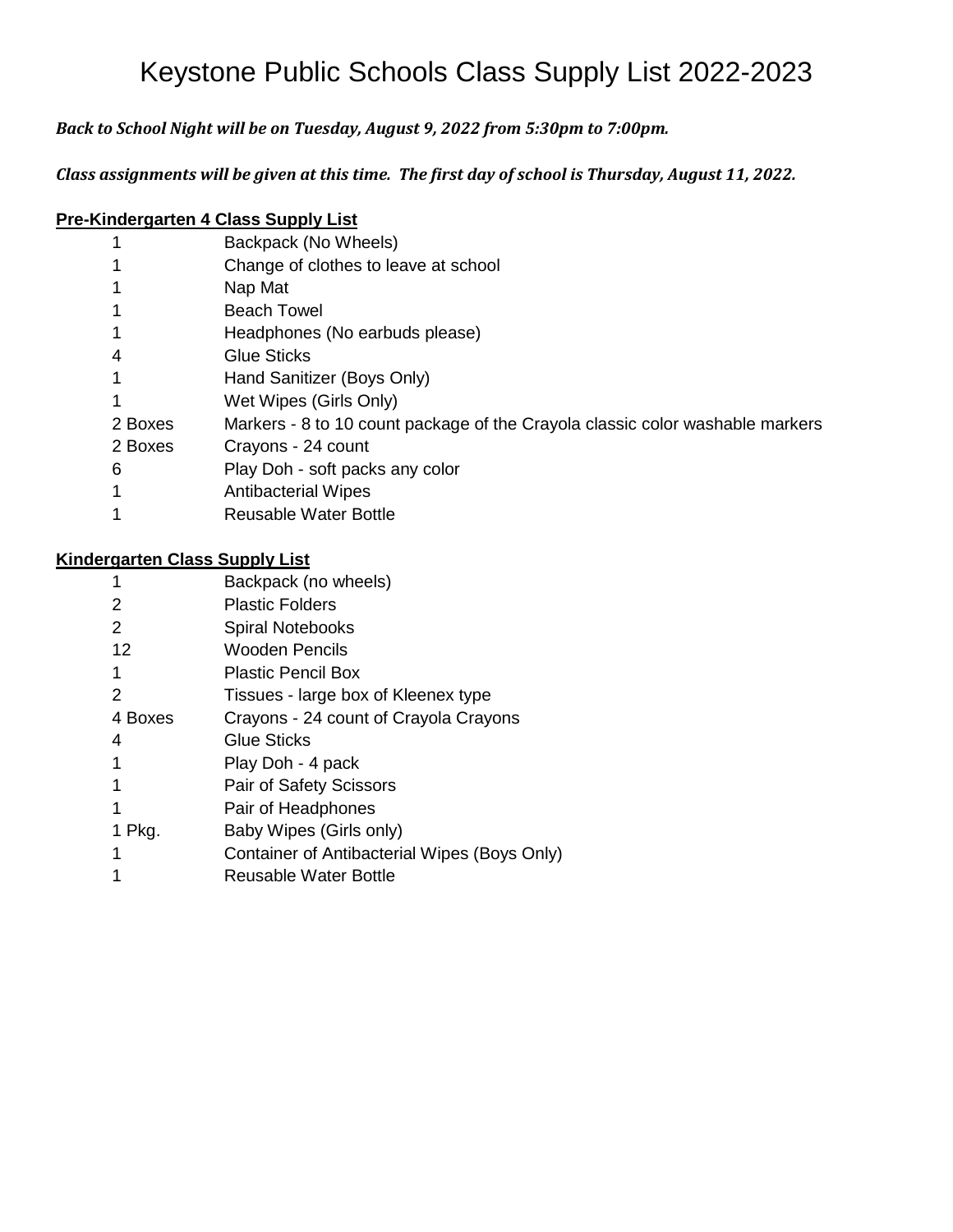## **First Grade Class Supply List**

|         | Backpack (no wheels)                                                           |
|---------|--------------------------------------------------------------------------------|
| 3 Boxes | Crayons - Crayola brand, 24 count (no pastels, bold, glitter, or fluorescent.) |
| 24      | Wooden Pencils - #2 lead                                                       |
| 4       | <b>Glue Sticks</b>                                                             |
| 2       | Glue - 4 oz. size of white school glue                                         |
| 2       | Spiral Notebooks - 70 to 100 sheets wide ruled for classroom journal           |
|         | Large Pencil Box                                                               |
| 2 Boxes | Markers - wide felt tip Crayola Classic Colors                                 |
| 1 Pkg.  | Colored Pencils - Crayola Brand, 12 count                                      |
| 1 Pair  | Scissors - similar to Fiskars for kids with metal blades, not plastic          |
| 4       | Folders - 2 pocket with brads                                                  |
| 1       | headphones (no earbuds please)                                                 |
| 2       | <b>Clorox Wipes</b>                                                            |
| 2       | Tissues - Large box of Kleenex type tissue                                     |
|         | Play Doh - 4 Pack                                                              |
|         | Reusable Water bottle                                                          |
|         |                                                                                |

## **Second Grade Class Supply List**

|         | Backpack (no wheels)                                                               |
|---------|------------------------------------------------------------------------------------|
| 3       | Crayons - Crayola brand, 24 count (no pastels, bold, glitter, or fluorescent.)     |
| 2       | Highlighters - any color                                                           |
| 2       | <b>Glue Sticks</b>                                                                 |
| 1 Pair  | Scissors - similar to Fiskars for kids with metal blades, not plastic              |
| 1 Pkg.  | Dry Erase Markers                                                                  |
| 3 Boxes | Tissues - large box of Kleenex type tissues                                        |
|         | Notebooks - spiral notebook with 70-100 sheets and wide ruled lines (No 5 Subject) |
| 2 Pkgs. | Markers - 8 count                                                                  |
| 2       | Erasers - the large pink rectangular style of eraser                               |
| 72      | Wooden Pencils - #2 all wood                                                       |
|         | Cloth Binder Pouch (10x7inches)                                                    |
| 2       | Folders - Plastic, 2 pocket, with brads                                            |
|         | Headphones (No Earbuds Please)                                                     |
| 2       | <b>Clorox Wipes</b>                                                                |
|         | Spill proof Water bottle                                                           |
| 4       | <b>Dry Erase Markers</b>                                                           |
|         |                                                                                    |